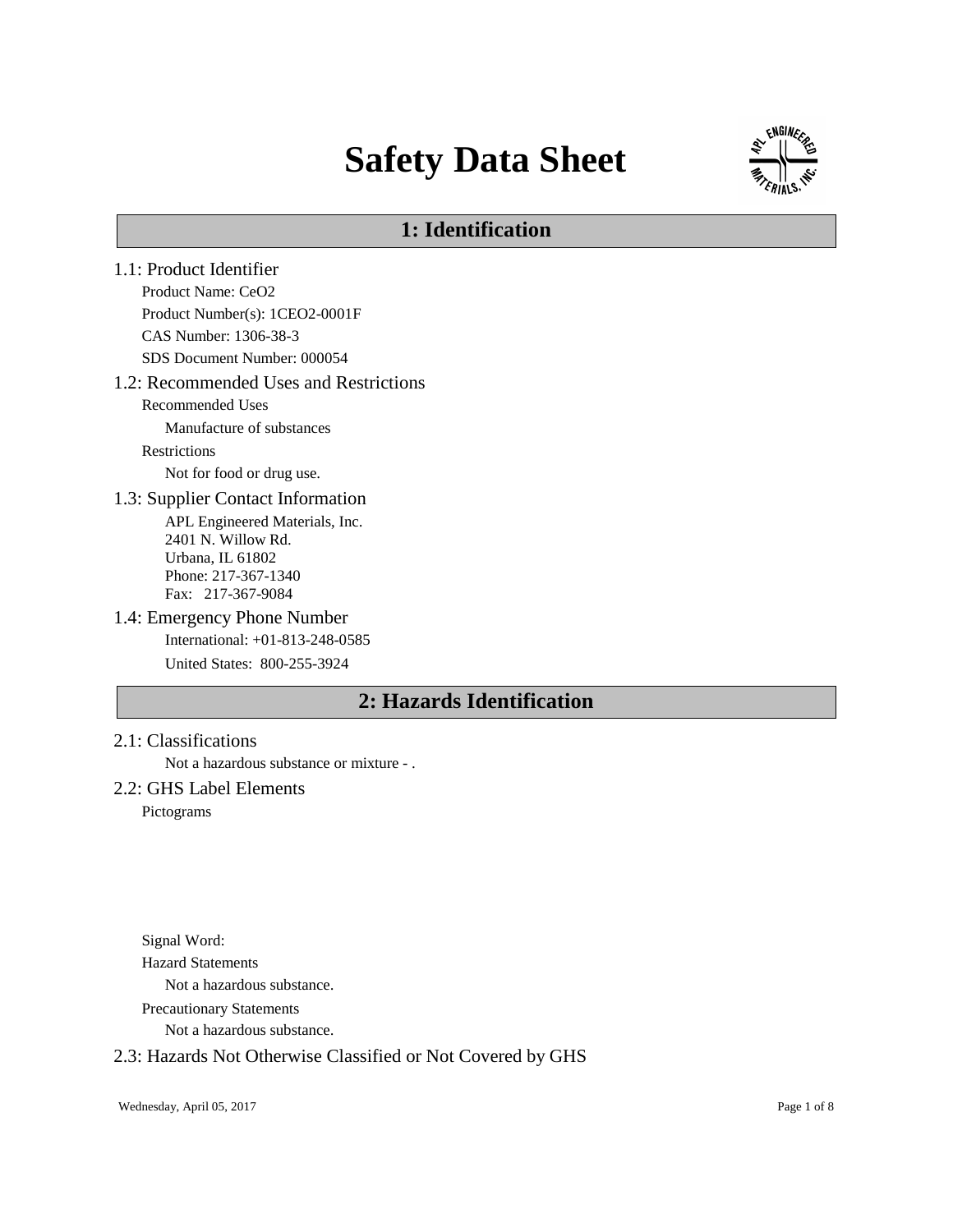None.

2.4: Amount(s) of substances with unknown toxicity

None

| 3: Composition/Information on Ingredients                  |     |                           |                                             |        |           |
|------------------------------------------------------------|-----|---------------------------|---------------------------------------------|--------|-----------|
| $3.1:$ . Ingredient<br>CeO2                                | 100 | .Weight% .Formula<br>CeO2 | .CAS Number .Mol Wt .EC Number<br>1306-38-3 | 172.11 | 215-150-4 |
| 3.2: Other Hazardous components<br>none                    |     |                           |                                             |        |           |
| 3.3: Trade Secret Disclaimer<br>none                       |     |                           |                                             |        |           |
| 3.4: Synonyms<br>Cerium (IV) Oxide<br>Ceric oxide<br>Ceria |     |                           |                                             |        |           |

# **4: First Aid Measures**

### 4.1: First Aid

#### General

Consult with physician and provide this Safety Data Sheet

Remove person from area of exposure and remove any contaminated clothing

In contact with eyes

Flush eyes with plenty of water for at least 15 minutes, occasionally lifting the upper and lower eyelids. Seek medical attention if irritation develops or persists

In contact with skin

Wash thoroughly with soap and plenty of water. Remove all contaminated clothing for proper laundering. Seek medical attention if irritation develops or persists.

If swallowed

If conscious and alert, rinse mouth and drink 2-4 cupfuls of water. Never give anything by mouth to an unconscious person. Do NOT induce vomiting. Get medical aid.

If inhaled

Remove from exposure to fresh air immediately. If breathing is difficult, give oxygen. Get medical aid. If breathing has ceased apply artificial respiration using oxygen and a suitable mechanical device such as a bag and a mask.

4.2: Most important symptoms and effects; acute and delayed

No data available.

4.3: Indication of any immediate medical attention and special treatment needed no data available

# **5: Fire Fighting Measures**

### 5.1: Fire extinguishing media dry chemical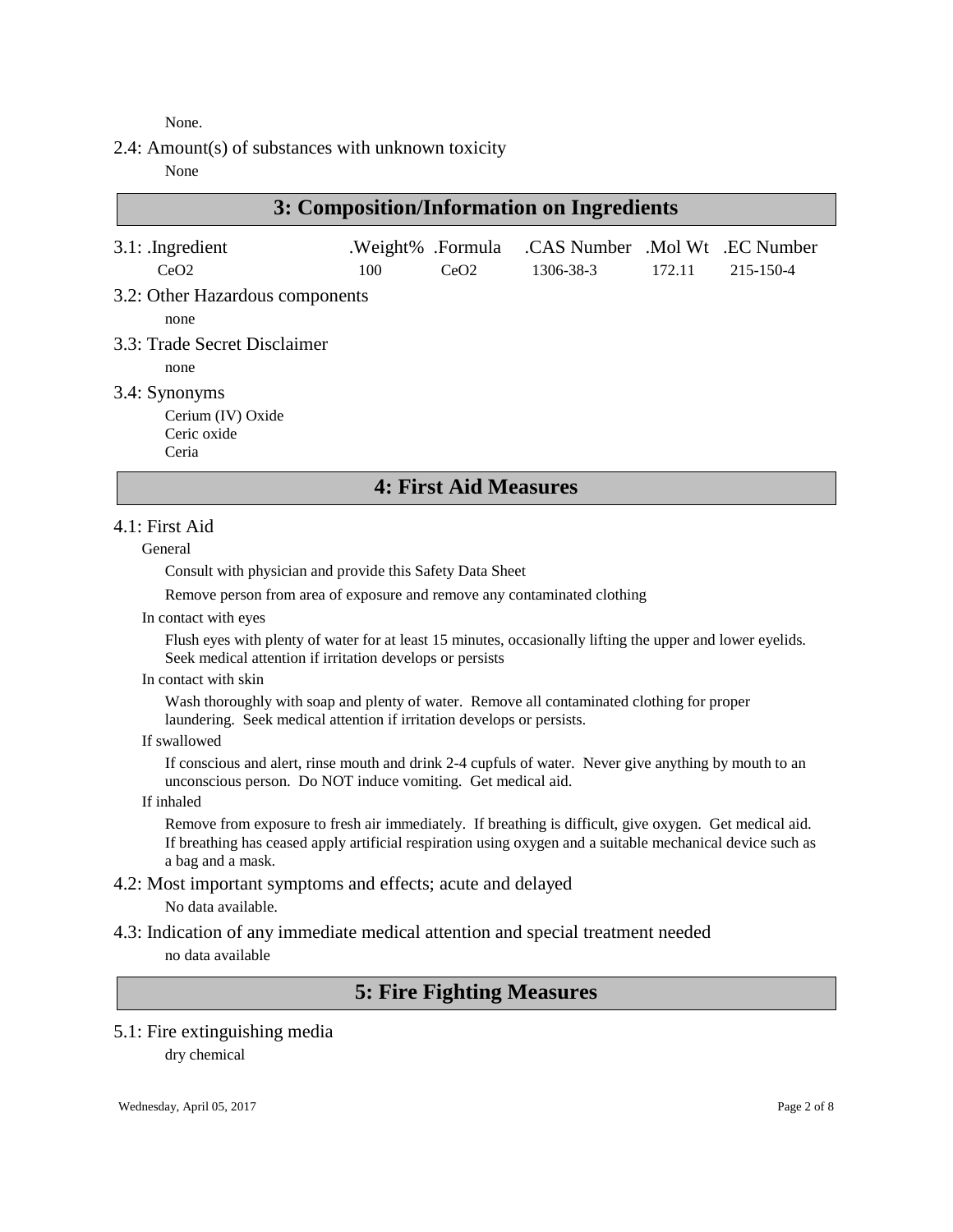water or alcohol-resistant foam carbon dioxide

- 5.2: Specific hazards arising from the substance or mixture cerium oxide
- 5.3: Special protective equipment and precautions for firefighters. Wear self contained breathing apparatus for fire fighting if necessary

# **6: Accidental Release Measures**

6.1: Personal precautions, protective equipment, and emergency procedures.

Ensure adequate ventilation.

For personal protection see section 8.

Avoid dust formation.

Avoid breathing dust.

Evacuate personnel to safe areas.

Use personal protective equipment.

6.2: Methods and materials for containment and cleaning up.

Keep in suitable, closed containers for disposal.

Sweep up and shovel.

# 6.3: Environmental precautions

Do not let product enter drains.

### 6.4: Disposal

Dispose of in accordance with local regulations. See section 13.

# **7: Handling and Storage**

# 7.1: Precautions for safe handling

See precautionary statements in section 2.2.

Provide appropriate exhaust ventilation at places where dust is formed.

Avoid contact with skin and eyes.

Avoid formation of dust and aerosols.

## 7.2: Conditions for safe storage

Keep container tightly closed.

Store away from moisture.

Store in a dry and well-ventilated place.

## 7.3: Incompatibilities

strong oxidizing agents

# **8: Exposure Controls/Personal Protection**

### 8.1: Control parameters

OSHA permissible exposure limit (PEL)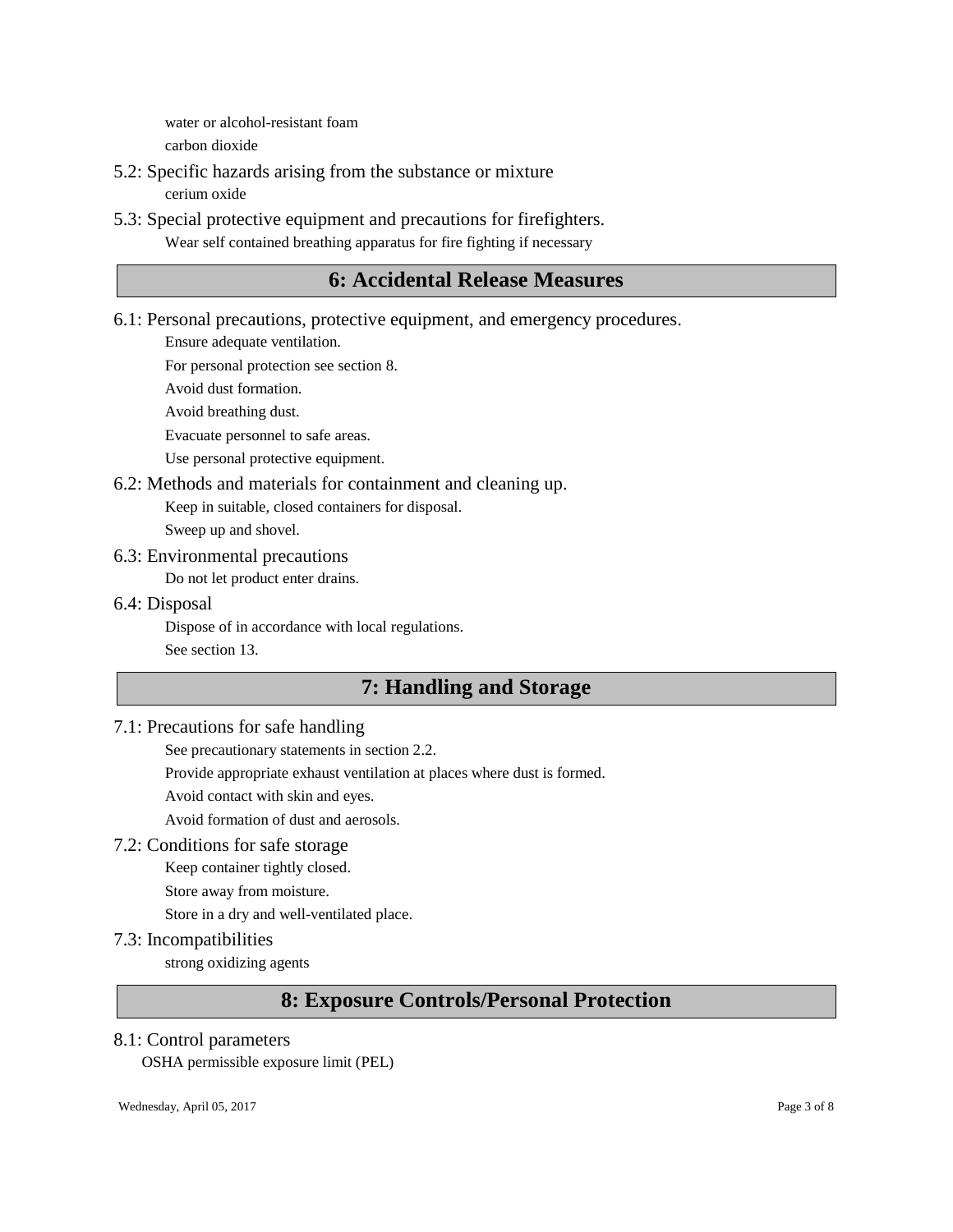not listed

## ACGIH threshold limit value (TLV)

not listed

NIOSH recommended exposure limit (REL)

not listed

### 8.2: Engineering controls

Facilities storing or utilizing this material should be equipped with an eyewash facility and a safety shower

Use adequate ventilation to keep airborne concentrations low

### 8.3: Personal protective equipment

Eyes

Wear appropriate protective eyeglasses or chemical safety goggles as described by OSHA's eye and face protection regulations in 29 CFR 1910.133 or European Standard EN166

Skin

Wear appropriate, chemical-resistant protective gloves to prevent skin exposure.

Clothing

Wear appropriate protective clothing to prevent skin exposure

Respirator

Follow the OSHA respirator regulations found in 29CFR 1910.134 or European Standard EN 149. Always use a NIOSH or European Standard EN 149 approved respirator when necessary

# **9: Physical and Chemical Properties**

9.a: Appearance

State: Solid

Form: powder or spheres

Color: white to pale yellow

- 9.b: Odor: no data available
- 9.c: Odor threshold: no data available
- 9.d: pH: no data available

9.e: Melting point / freezing point: 2,400 °C (4,350 °F

- 9.f: Initial boiling point and range: 3,500 °C (6,330 °F)
- 9.g: Flashpoint: no data available
- 9.h: Evaporation rate: no data available
- 9.i: Flammability (solid, gas): no data available
- 9.j: Upper/lower flammability or explosive limits: no data available
- 9.k: Vapor pressure: no data available
- 9.l: Vapor density: no data available
- 9.m: Relative density: 7.13 g/cm3 at 25  $^{\circ}$ C (77  $^{\circ}$ F)
- 9.n: Water Solubility: insoluble
- 9.o: Partition coefficient: n-octanol/water: no data available
- 9.p: Auto-ignition temperature: no data available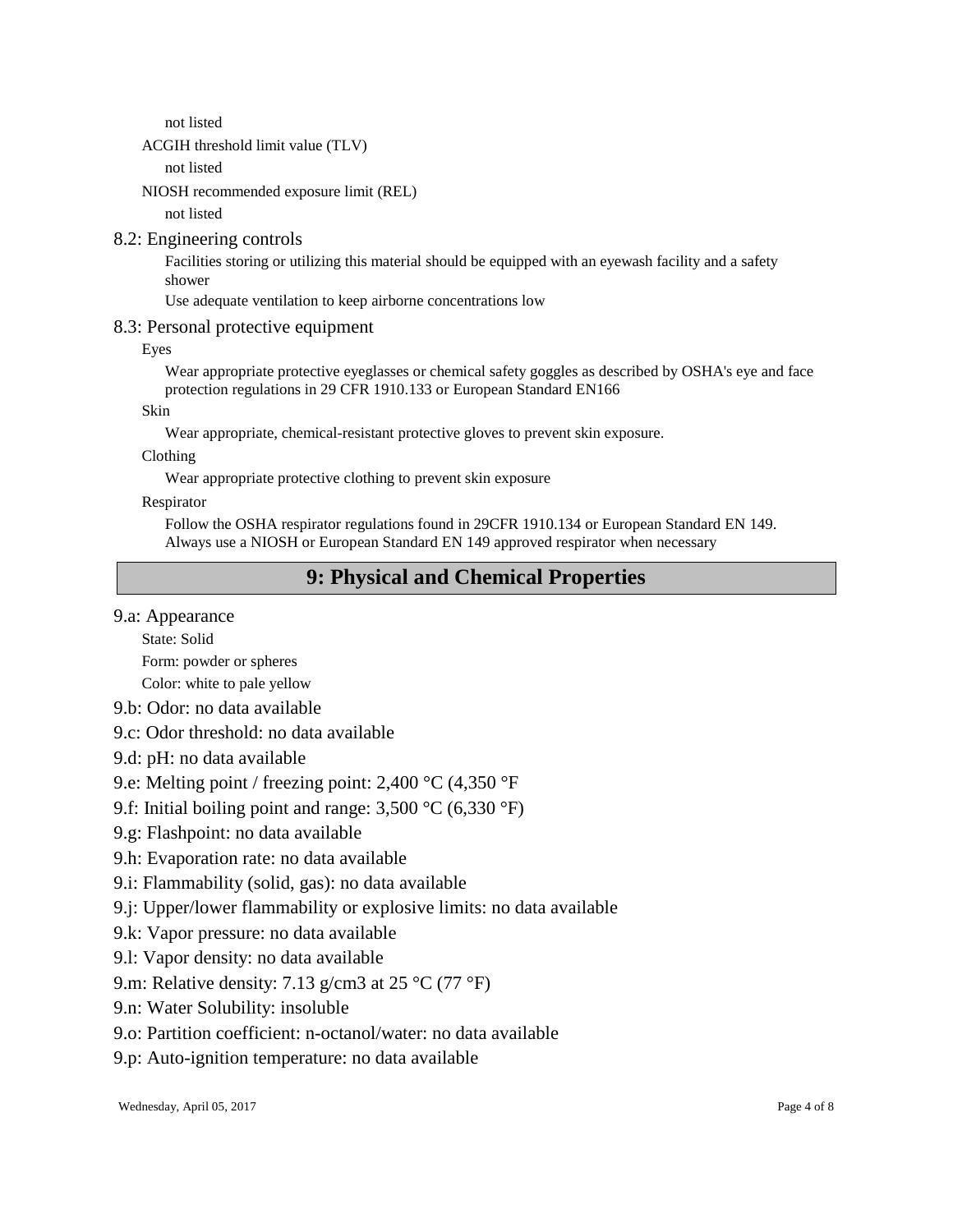- 9.q: Decomposition temperature: no data available
- 9.r: Viscosity: no data available

# **10: Stability and Reactivity**

10.1: Reactivity

no data available

- 10.2: Chemical stability Stable under recommended storage conditions.
- 10.3: Possibility of hazardous reactions no data available
- 10.4: Conditions to avoid In the event of fire: see section 5 exposure to water
- 10.5: Incompatible materials See section 7.3.
- 10.6: Hazardous decomposition products In the event of fire: see section 5.2 Other decomposition products - no data available

# **11: Toxicological Information**

11.1: Toxicity data

Acute toxicity - Oral LD50 Oral - rat - male and female  $-$  > 5,000 mg/kg. Acute toxicity - Dermal LD50 Dermal - rat - male and female - >2,000 mg/kg. Acute toxicity - Inhalation LC50 Inhalation - rat - male and female -  $4 h - 5.05 mg/l$ Skin corrosion/irritation Not corrosive / irritant. Eye damage/irritation Slightly irritating. Respiratory irritation No data available. Germ cell mutagenicity Tests showed no mutagenic effects. Reproductive toxicity no data available Specific organ toxicity - single exposure No data available. Specific organ toxicity - repeated exposure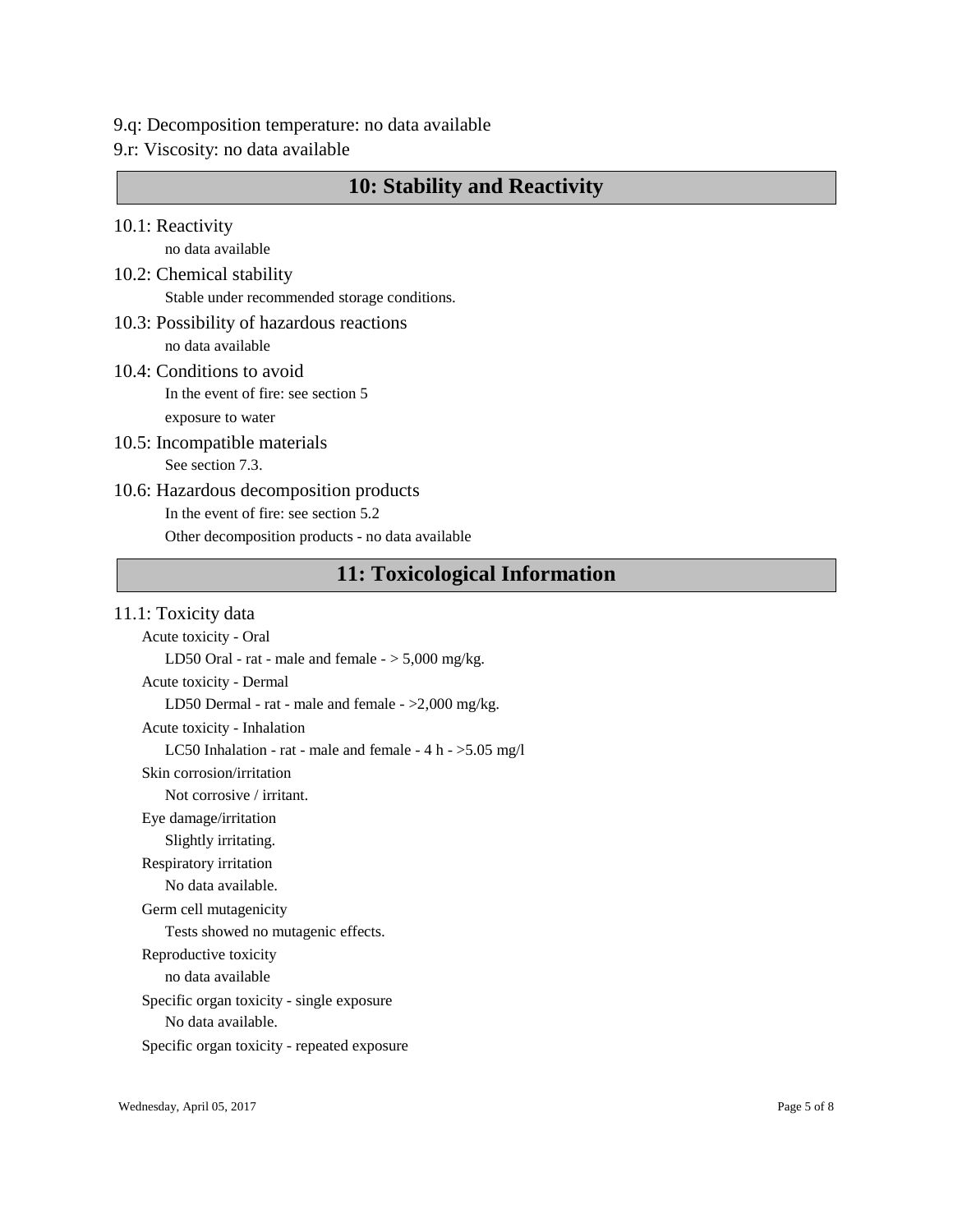No data available.

Aspiration hazard

No data available.

Additional information

RTECS: FK6310000

#### ACGIH carcinogenicity

The ACGIH has not identified any component of this product present at levels greater than or equal to 0.1% as a probable, possible or confirmed human carcinogen.

#### IARC carcinogenicity

The IARC has not identified any component of this product present at levels greater than or equal to 0.1% as a probable, possible or confirmed human carcinogen.

#### NTP carcinogenicity

The NTP has not identified any component of this product present at levels greater than or equal to 0.1% as a probable, possible or confirmed human carcinogen.

### OSHA carcinogenicity

OSHA has not identified any component of this product present at levels greater than or equal to 0.1% as a probable, possible or confirmed human carcinogen.

#### 11.2: Routes of exposure

eyes

oral

skin

#### 11.3: Symptoms of exposure

See section 4.2

#### 11.4: Delayed and immediate effects of esposure

Exposure to cerium salts increases the coagulation rate of blood.

Exposure to cerium salts may increase sensitivity to heat, cause skin lesions and itching. Large doses in test animals has causes labored breathing, ataxia, sedation, writhing, hypotension and death due to cardiovascular collapse.

To the best of our knowledge the toxicological properties have not been thoroughly investigated.

# **12: Ecological Information**

#### 12.1: Ecotoxicity

Toxicity to fish

Semi-static test EC50 - Danio rerio (zebra fish) - > 200 mg/l - 72 h

Toxicity to daphnia and other aquatic invertebrates

Immobilization EC50 - Daphnia magna (Water flea) - > 1,000 mg/l - 48 h

Toxicity to algae/bacteria

EC50 - Sludge Treatment - > 1,000 mg/l - 3 h

#### 12.2: Persistence and degradability

no data available

12.3: Bioaccumulative potential

no data available

12.4: Mobility in soil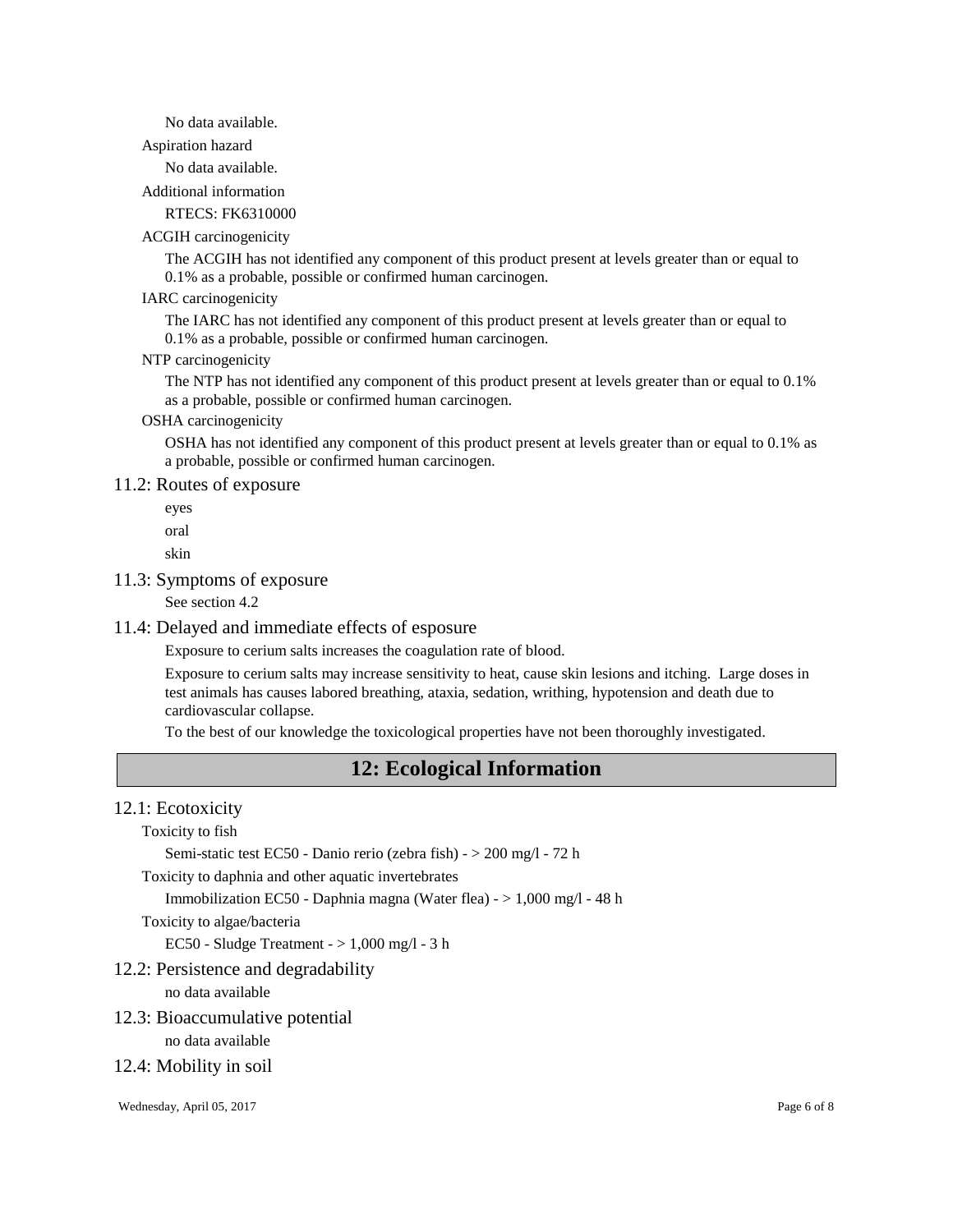no data available

### 12.5: Other effects

no data available

# **13: Disposal Considerations**

- 13.1: Waste treatment methods No data available
- 13.2: Safe handling See section 7.1 .

13.3: Product disposal

Contact a licensed professional waste disposal service to dispose of this material.

#### 13.4: Packaging disposal

Dispose of as unused product.

# **14: Transport Information**

#### 14.1: DOT(US)

UN Number: Not a dangerous good Proper Shipping Name: Packing Group: Shipping Class(es): 0 Marine Pollutant: No

#### 14.2: IMDG

UN Number: Not a dangerous good Proper Shipping Name: Packing Group: Shipping Class(es): 0 Marine Pollutant: No

#### 14.3: IATA

UN Number: Not a dangerous good Proper Shipping Name: Packing Group: Shipping Class(es): 0

#### 14.4: Special Shipping Precautions

None

# **15: Regulatory Information**

# 15.1: TSCA inventory

This material is listed on the TSCA inventory.

### 15.2: SARA 302 components

This material is not subject to the reporting requirements of SARA Title III, Section 302.